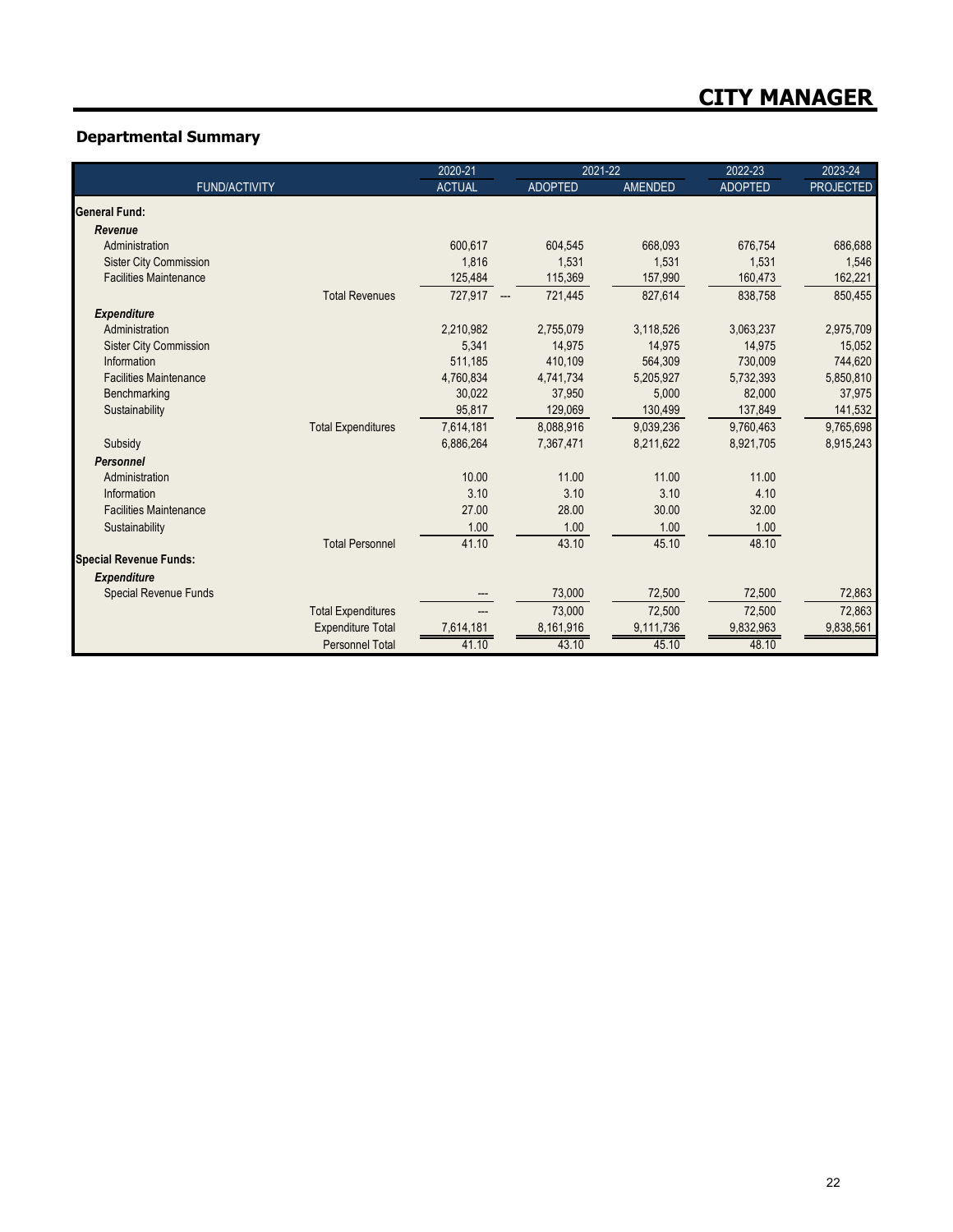## **Administration G001 CM001000 General Fund**

#### *Description:*

The functions of Administration are to: (1) implement Council policy and enforce City ordinances; (2) advise Council on policy matters; (3) prepare written materials and management reports; (4) present the annual operating and capital budget; (5) answer inquiries and service requests; (6) coordinate the day-to-day administration of the City government; (7) provide for the administrative functions of special councils and commissions; (8) promote public and professional relations with other local, state, regional, and federal entities; and (9) communicate with and provide administrative functions for the Greater Des Moines Sister City Commission.

#### *Revenue Detail:*

|                                       | 2020-21       | 2021-22        |         | 2022-23        |
|---------------------------------------|---------------|----------------|---------|----------------|
| <b>MAJOR OBJECT</b>                   | <b>ACTUAL</b> | <b>ADOPTED</b> | AMENDED | <b>ADOPTED</b> |
| <b>Licenses and Permits</b>           | 2,565         | ---            | 43.500  | 43.500         |
| <b>Charges for Services/User Fees</b> | 1.800         | ---            | ---     |                |
| Other                                 | 596.252       | 604.545        | 624.593 | 633.254        |
| Total Revenues                        | 600.617       | 604.545        | 668.093 | 676.754        |

#### *Expenditure Detail:*

|                                   | 2020-21       | 2021-22        |                | 2022-23        |
|-----------------------------------|---------------|----------------|----------------|----------------|
| <b>MAJOR OBJECT</b>               | <b>ACTUAL</b> | <b>ADOPTED</b> | <b>AMENDED</b> | <b>ADOPTED</b> |
| <b>Personal Services</b>          | 1,909,547     | 2,182,765      | 2,015,907      | 2,065,118      |
| <b>Contractual Services</b>       | 290,882       | 565.414        | 1,093,719      | 991,219        |
| <b>Other Services and Charges</b> | (786)         | ---            | ---            |                |
| <b>Commodities</b>                | 11,339        | 6,900          | 8,900          | 6,900          |
| <b>Total Expenditures</b>         | 2.210.982     | 2,755,079      | 3,118,526      | 3,063,237      |
|                                   |               |                |                |                |
| Subsidy                           | 1,610,365     | 2,150,534      | 2,450,433      | 2,386,483      |

#### *Personnel Detail:*

| PERMANENT FULL-TIME POSITIONS               | 2020-21       | 2021-22        |                | 2022-23        |
|---------------------------------------------|---------------|----------------|----------------|----------------|
| <b>JOB CLASSIFICATION TITLE</b>             | <b>ACTUAL</b> | <b>ADOPTED</b> | <b>AMENDED</b> | <b>ADOPTED</b> |
| City Manager                                | 1.00          | 1.00           | 1.00           | 1.00           |
| Deputy City Manager                         | 1.00          | 1.00           | 1.00           | 1.00           |
| <b>Assistant City Manager</b>               | 3.00          | 3.00           | 3.00           | 3.00           |
| <b>Policy Liason</b>                        |               |                | 1.00           | 1.00           |
| Strategic Performance Manager               | ---           | 1.00           | 1.00           | 1.00           |
| <b>Equity Officer</b>                       |               | 1.00           | 1.00           | 1.00           |
| <b>Management Analyst</b>                   | 1.00          | ---            | ---            | ---            |
| Executive Assistant to the City Manager     | 1.00          | 1.00           | 1.00           | 1.00           |
| <b>Executive Administrative Assistant</b>   | 1.00          | 1.00           | 1.00           | 1.00           |
| <b>Special Events Marketing Coordinator</b> | 1.00          | 1.00           | 1.00           | 1.00           |
| Policy Liaison                              | 1.00          | 1.00           | $---$          | ---            |
| <b>Total Full-time Permanent Employees</b>  | 10.00         | 11.00          | 11.00          | 11.00          |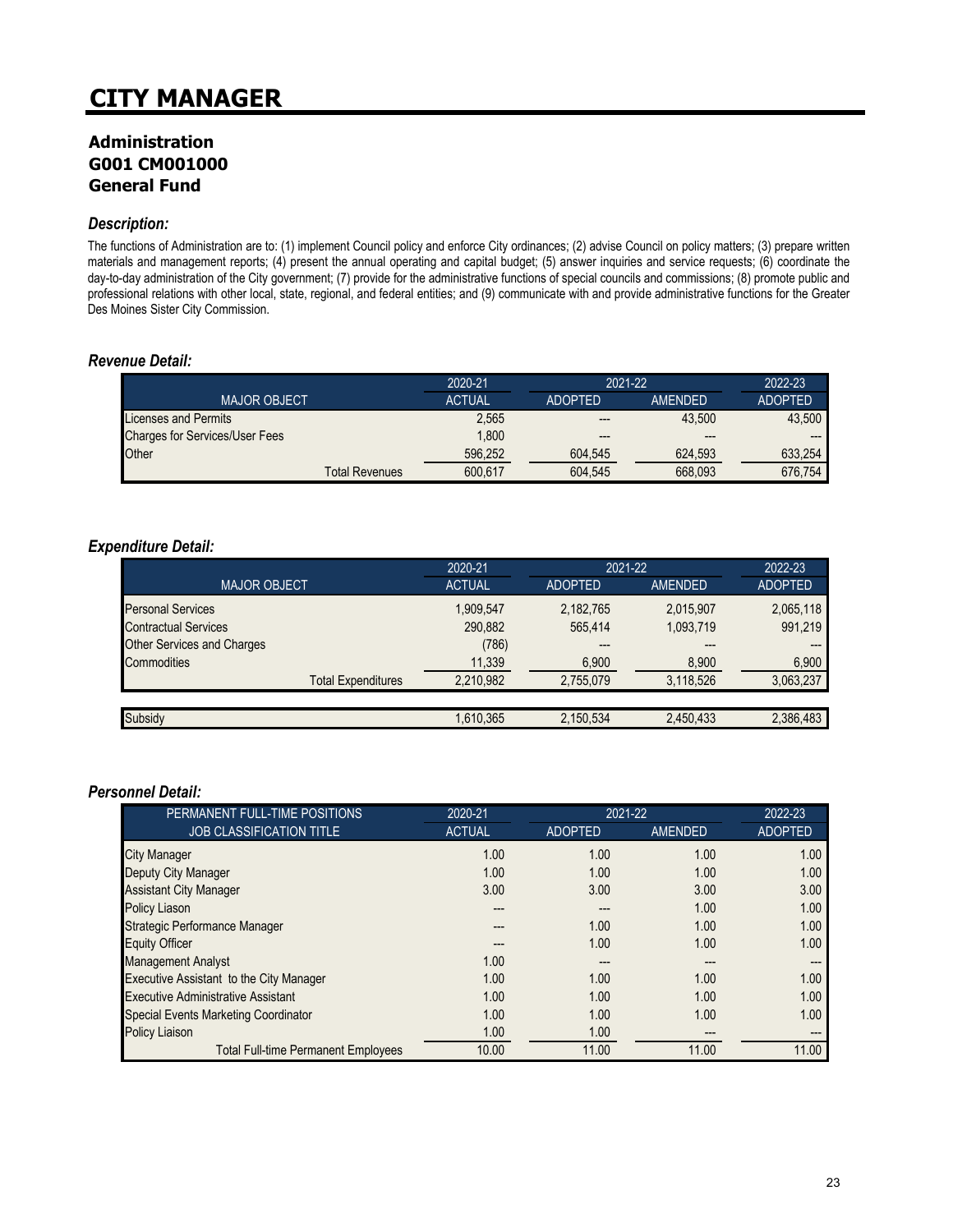## **Sister City Commission G001 CM021000 General Fund**

#### *Description:*

The function of the Sister City Commission is to initiate cultural, commercial, social, and educational exchanges between our citizens and those of our sister cities. The Commission is comprised of 15 members from Des Moines, and one each from the participating suburbs of Ankeny, Cumming, Johnston, Windsor Heights, and Norwalk. Members are appointed by mayors and council members of those cities. The sister cities are Kofu, Japan; Saint-Etienne, France; Shijiazhuang, China; Stavropol, Russia; and Pristina, Kosovo.

#### *Revenue Detail:*

|       |                     | 2020-21       | 2021-22        |         | 2022-23        |
|-------|---------------------|---------------|----------------|---------|----------------|
|       | <b>MAJOR OBJECT</b> | <b>ACTUAL</b> | <b>ADOPTED</b> | AMENDED | <b>ADOPTED</b> |
| Other |                     | .816          | ,531           | .531    | .531           |
|       | Total Revenues      | ,816          | ,531           | .531    | ,531           |

#### *Expenditure Detail:*

|                                   | 2020-21<br>2021-22 |                |                | 2022-23        |
|-----------------------------------|--------------------|----------------|----------------|----------------|
| <b>MAJOR OBJECT</b>               | <b>ACTUAL</b>      | <b>ADOPTED</b> | <b>AMENDED</b> | <b>ADOPTED</b> |
| <b>Personal Services</b>          | 1,415              | ---            |                |                |
| <b>Contractual Services</b>       | 1,420              | 14.275         | 14,275         | 14.275         |
| <b>Other Services and Charges</b> | 2,012              | ---            |                |                |
| Commodities                       | 495                | 700            | 700            | 700            |
| <b>Total Expenditures</b>         | 5.341              | 14.975         | 14.975         | 14,975         |
|                                   |                    |                |                |                |
| Subsidy                           | 3,525              | 13.444         | 13.444         | 13.444         |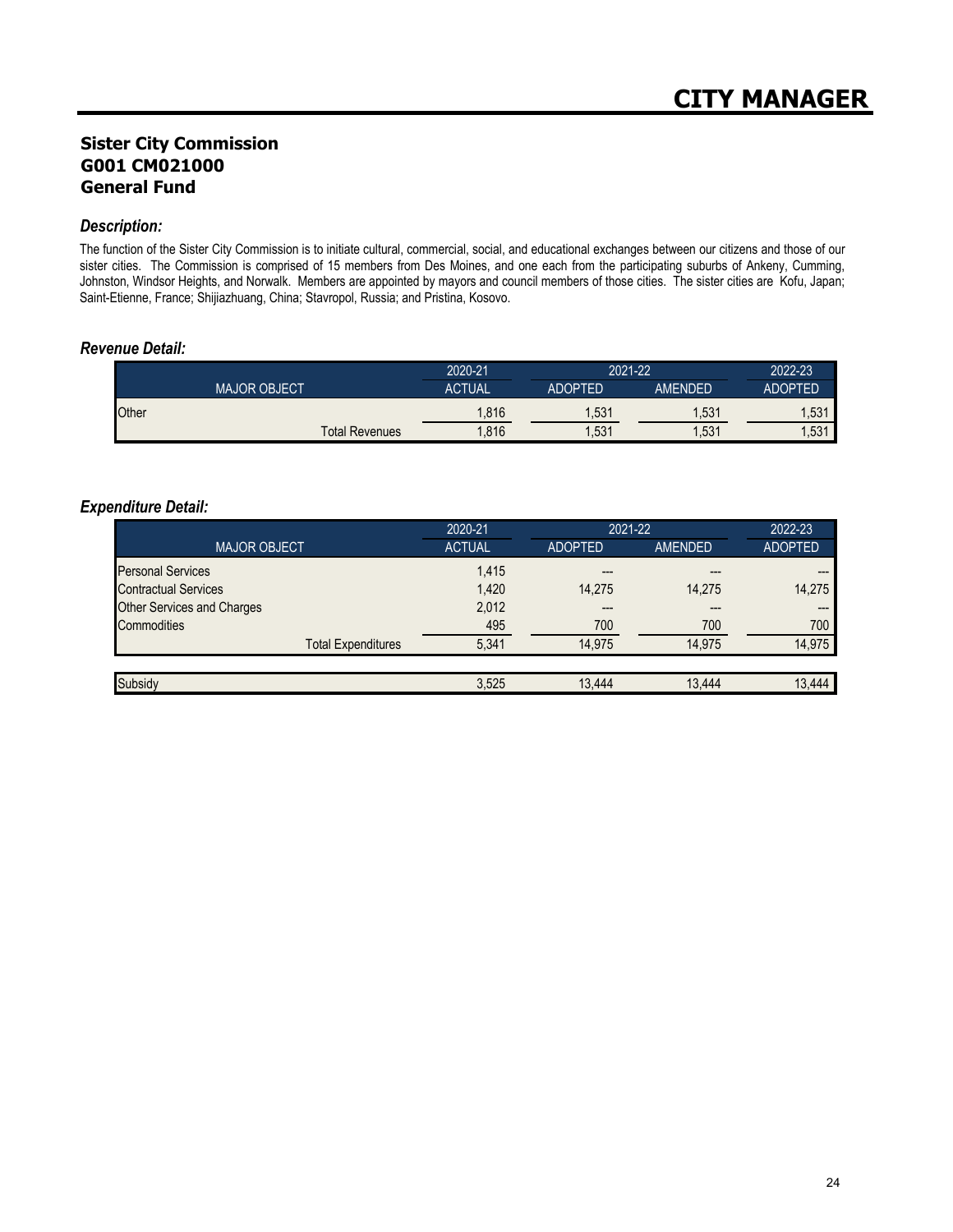## **Information G001 CM023000 General Fund**

#### *Description:*

The function of Public Information is to: (1) perform as a liaison and contact for media organization; (2) coordinate public relations on behalf of the City; (3) coordinate and maintain the City's official internet site; and (4) program and operate the City cable channel.

#### *Expenditure Detail:*

|                             | 2020-21       | 2021-22        |                | 2022-23        |
|-----------------------------|---------------|----------------|----------------|----------------|
| <b>MAJOR OBJECT</b>         | <b>ACTUAL</b> | <b>ADOPTED</b> | <b>AMENDED</b> | <b>ADOPTED</b> |
| <b>Personal Services</b>    | 319,536       | 201.176        | 367.009        | 526,926        |
| <b>Contractual Services</b> | 180.731       | 196,533        | 183.700        | 190,683        |
| Commodities                 | 8.335         | 8.400          | 9,600          | 8,400          |
| <b>Capital Outlays</b>      | 2,583         | 4,000          | 4,000          | 4,000          |
| <b>Total Expenditures</b>   | 511.185       | 410.109        | 564.309        | 730.009        |
|                             |               |                |                |                |
| Subsidy                     | 511,185       | 410.109        | 564.309        | 730.009        |

### *Personnel Detail:*

| PERMANENT FULL-TIME POSITIONS              | 2020-21       | 2021-22        |         | 2022-23        |
|--------------------------------------------|---------------|----------------|---------|----------------|
| <b>JOB CLASSIFICATION TITLE</b>            | <b>ACTUAL</b> | <b>ADOPTED</b> | AMENDED | <b>ADOPTED</b> |
| <b>Chief Communications Officer</b>        | 1.00          | 1.00           | 1.00    | 1.00           |
| <b>Communications Manager</b>              | ---           | ---            | $---$   | 1.00           |
| <b>Communication Specialist II</b>         | 1.00          | 1.00           | 1.00    | 1.00           |
| <b>Communication Specialist</b>            | 1.10          | 1.10           | 1.10    | 1.10           |
| <b>Total Full-time Permanent Employees</b> | 3.10          | 3.10           | 3.10    | 4.10           |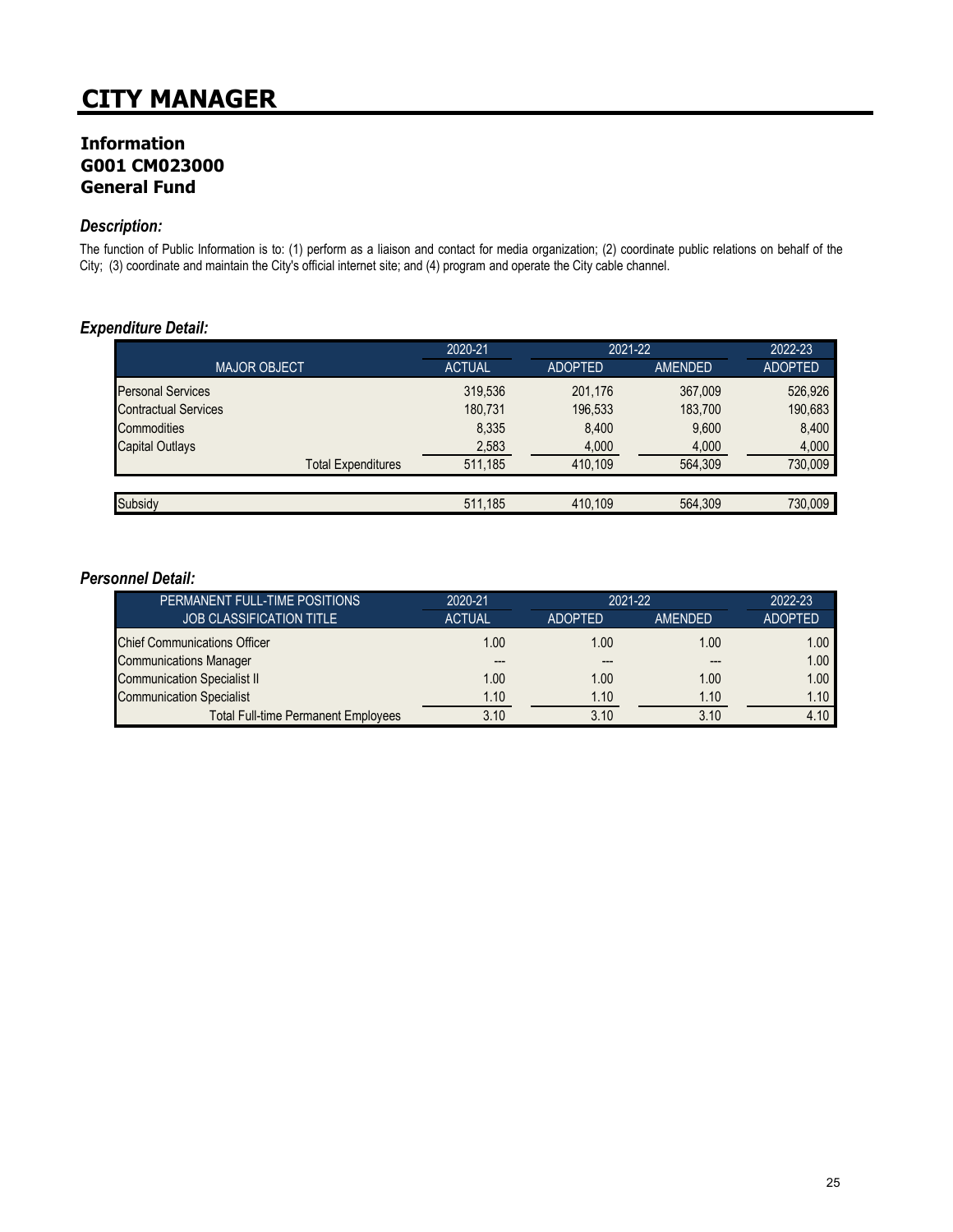## **Facilities Maintenance G001 CM030000 General Fund**

#### *Description:*

The functions of the Facilities Division are: (1) preserve, enhance, and maintain City Facilities while being good stewards for energy efficiency and sustainability; (2) determine infrastructure and safety needs for all City Facilities; (3) ensure code compliance for all City Facilities; (4) plan for future infrastructure, facilities and space needs; (5) administer the City's Graffiti removal program; and (6) provide staff services for the Access Advisory Board. Major City Facilities Armory; City Hall; Fire Stations; Municipal Service Center; Four Mile and Pioneer Columbus Community Recreation Centers; Police Headquarters, Academy, Animal Control and Homeland Security buildings; and Public Works and Equipment Maintenance Compounds.

#### *Revenue Detail:*

|                                       | 2020-21       | 2021-22        |         | 2022-23        |
|---------------------------------------|---------------|----------------|---------|----------------|
| <b>MAJOR OBJECT</b>                   | <b>ACTUAL</b> | <b>ADOPTED</b> | AMENDED | <b>ADOPTED</b> |
| <b>Charges for Services/User Fees</b> | 92.103        | 89.500         | 126.162 | 128,220        |
| Other                                 | 33.381        | 25.869         | 31.828  | 32.253         |
| <b>Total Revenues</b>                 | 125.484       | 115.369        | 157.990 | 160.473        |

#### *Expenditure Detail:*

|                                   | 2020-21       | 2021-22        |                | 2022-23        |
|-----------------------------------|---------------|----------------|----------------|----------------|
| <b>MAJOR OBJECT</b>               | <b>ACTUAL</b> | <b>ADOPTED</b> | <b>AMENDED</b> | <b>ADOPTED</b> |
| <b>Personal Services</b>          | 2,586,756     | 2,815,647      | 2,949,990      | 3,631,273      |
| <b>Contractual Services</b>       | 1,570,650     | 1,439,400      | 1,741,306      | 1,579,626      |
| <b>Other Services and Charges</b> | 270,674       | 150,000        | 150,000        | 150,000        |
| <b>Commodities</b>                | 289,499       | 290,787        | 314,631        | 321,494        |
| <b>Capital Outlays</b>            | 43,256        | 45,900         | 50,000         | 50,000         |
| <b>Total Expenditures</b>         | 4,760,834     | 4,741,734      | 5,205,927      | 5,732,393      |
|                                   |               |                |                |                |
| Subsidy                           | 4,635,350     | 4,626,365      | 5,047,937      | 5,571,920      |

Major increases in expenses include changes in building security at Armory, City Hall, and Municipal Service Center; need for additional graffiti removal services; and enhanced janitorial services required to address COVID-19 concerns. Those increases include the anticipated opening of Municipal Service Center II at the beginning of fiscal year 2023.

#### *Personnel Detail:*

| PERMANENT FULL-TIME POSITIONS                | 2020-21       | 2021-22        |                | 2022-23        |
|----------------------------------------------|---------------|----------------|----------------|----------------|
| <b>JOB CLASSIFICATION TITLE</b>              | <b>ACTUAL</b> | <b>ADOPTED</b> | <b>AMENDED</b> | <b>ADOPTED</b> |
| <b>Facilities Manager</b>                    | 1.00          | 1.00           | 1.00           | 1.00           |
| <b>City Architect</b>                        |               |                | 1.00           | 1.00           |
| <b>Assistant City Architect</b>              |               |                | 2.00           | 2.00           |
| <b>Facilities Operations Manager</b>         | 1.00          | 1.00           | 1.00           | 1.00           |
| <b>Facilities Maintenance Supervisor</b>     | 1.00          | 1.00           | 1.00           | 1.00           |
| <b>Project Manager</b>                       | 1.00          | 1.00           |                |                |
| <b>Air-Conditioning Mechanic</b>             | 1.00          | 2.00           | 2.00           | 2.00           |
| Electrician                                  | 4.00          | 4.00           | 4.00           | 4.00           |
| Climate Control Technician                   | 1.00          | 1.00           | 1.00           | 1.00           |
| Painter                                      | 3.00          | 3.00           | 3.00           | 3.00           |
| Plumber                                      | 2.00          | 2.00           | 2.00           | 2.00           |
| Senior Maintenance Carpenter                 | 4.00          | 4.00           | 4.00           | 4.00           |
| <b>Irrigation Technician</b>                 | 1.00          | 1.00           | 1.00           | 1.00           |
| Senior Building Equipment Operator           | 4.00          | 4.00           | 4.00           | 4.00           |
| <b>Building Equipment Operator</b>           | 2.00          | 2.00           | 2.00           | 4.00           |
| <b>Facilities Administrative Coordinator</b> | 1.00          | 1.00           | 1.00           | 1.00           |
| <b>Total Full-time Permanent Employees</b>   | 27.00         | 28.00          | 30.00          | 32.00          |

The City Architect and Assistant City Architect positions transferred from the Design / Project Management Division of the Engineering Department. Two Building Equipment Operators will be added in fiscal year 2023 to account for increase in square footage of city facilities with the completion of the Municipal Services Center Phase II.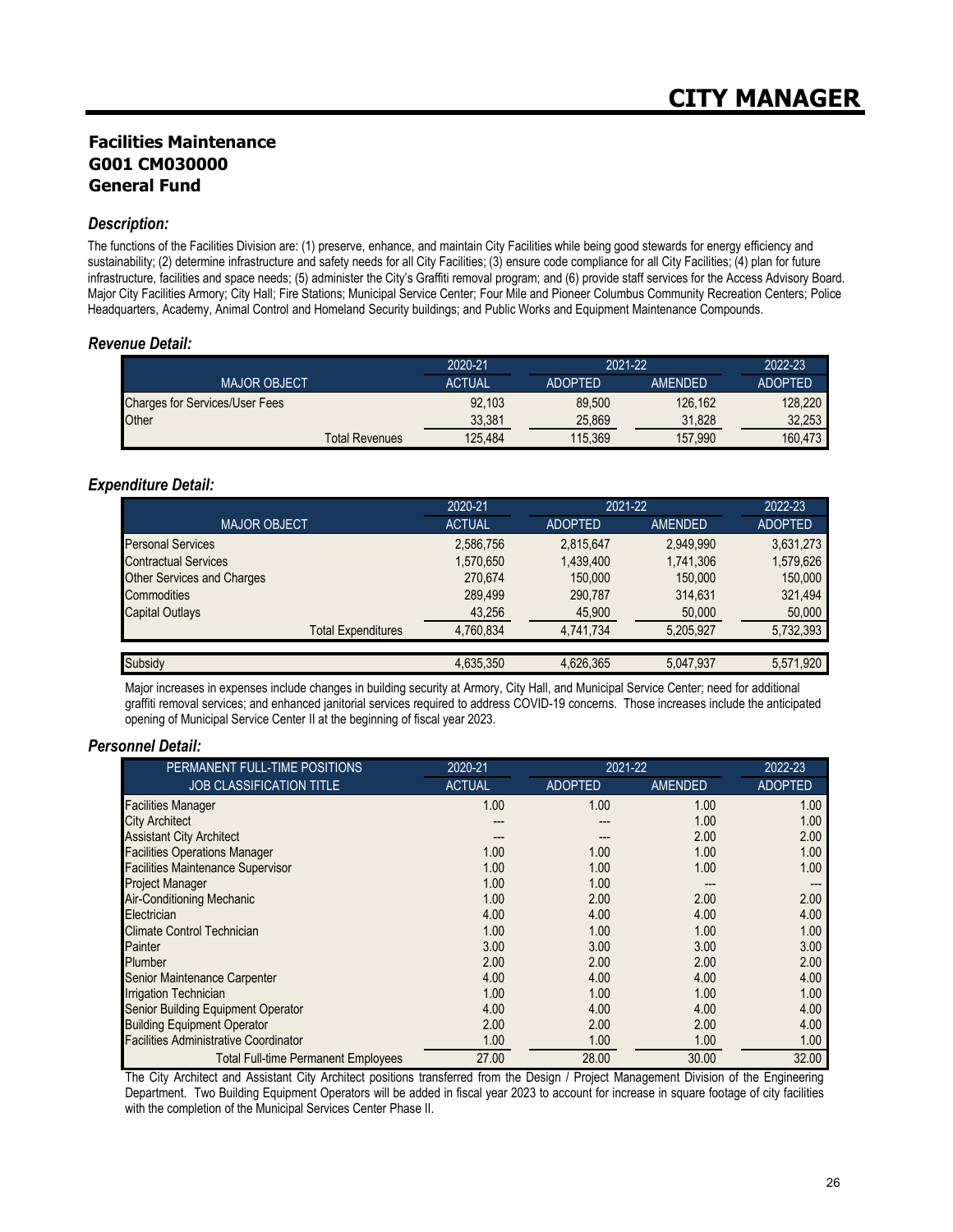## **Sustainability G001 CM031000 General Fund**

#### *Description:*

The functions of the Sustainability Program are: (1) Advance sustainability goals and objectives as outlined in guide DSM, Plan DSM and other official documents, resolutions and ordinances. (2) design and implement internal and external programs and initiatives that address environmental, energy, economic, and social sustainability and resilience. (3) Staff or liaison to task forces, advisory boards, and/or commissions as assigned by the City Manager's Office. (4) Manage education, outreach, and promotion of sustainability programs and initiatives (5) Develop and administer budgets, contracts, and grants and manage performance metrics for the program as required.

### *Expenditure Detail:*

|                             | 2020-21       | 2021-22        |                | 2022-23        |
|-----------------------------|---------------|----------------|----------------|----------------|
| <b>MAJOR OBJECT</b>         | <b>ACTUAL</b> | <b>ADOPTED</b> | <b>AMENDED</b> | <b>ADOPTED</b> |
| <b>Personal Services</b>    | 93,351        | 119.845        | 119.849        | 127,199        |
| <b>Contractual Services</b> | 2,446         | 9.124          | 10,550         | 10,550         |
| Commodities                 | 20            | 100            | 100            | 100            |
| <b>Total Expenditures</b>   | 95.817        | 129.069        | 130.499        | 137,849        |
|                             |               |                |                |                |
| Subsidy                     | 95,817        | 129,069        | 130,499        | 137,849        |

#### *Personnel Detail:*

| PERMANENT FULL-TIME POSITIONS       | 2020-21                         | 2021-22 |                | 2022-23        |
|-------------------------------------|---------------------------------|---------|----------------|----------------|
| <b>JOB CLASSIFICATION TITLE</b>     | <b>ACTUAL</b><br><b>ADOPTED</b> |         | <b>AMENDED</b> | <b>ADOPTED</b> |
| Sustainability Coordinator          | 1.00                            | 1.00    | 1.00           | $.00\,$        |
| Total Full-time Permanent Employees | 1.00                            | 1.00    | 1.00           | .00.           |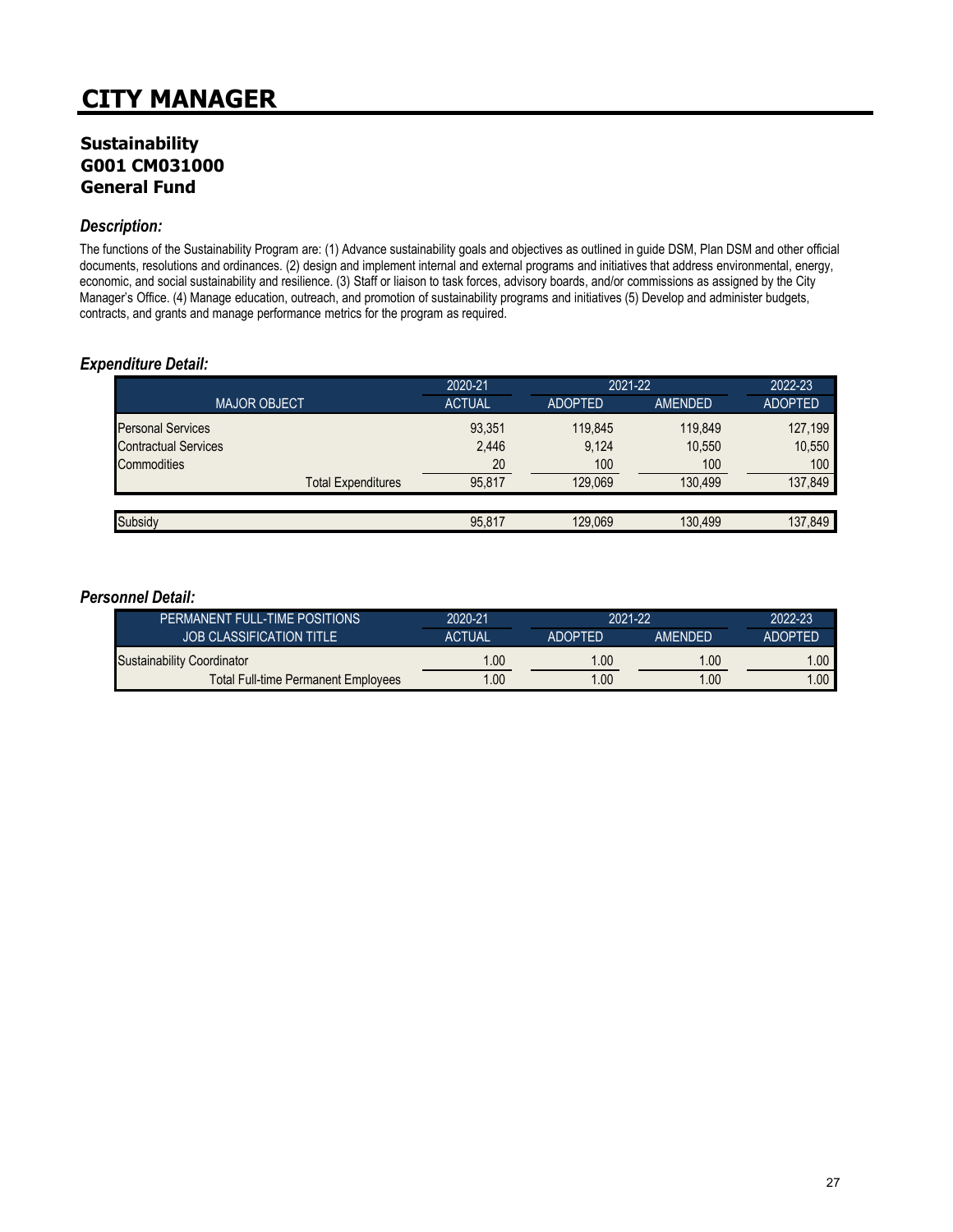## **Benchmarking G001 CM032000 General Fund**

#### *Description:*

The function of Benchmarking is to provide funds for enterprise-wide benchmarking activities including the City's strategic plan- GuideDSM, STAR Communities, and the biennial Resident and Business Survey Reports.

### *Expenditure Detail:*

|                             | 2020-21       | 2021-22        |                | 2022-23        |
|-----------------------------|---------------|----------------|----------------|----------------|
| <b>MAJOR OBJECT</b>         | <b>ACTUAL</b> | <b>ADOPTED</b> | <b>AMENDED</b> | <b>ADOPTED</b> |
| <b>Contractual Services</b> | 30.022        | 37.950         | 5.000          | 82.000         |
| Total Expenditures          | 30.022        | 37,950         | 5.000          | 82,000         |
|                             |               |                |                |                |
| Subsidy                     | 30.022        | 37.950         | 5.000          | 82.000         |